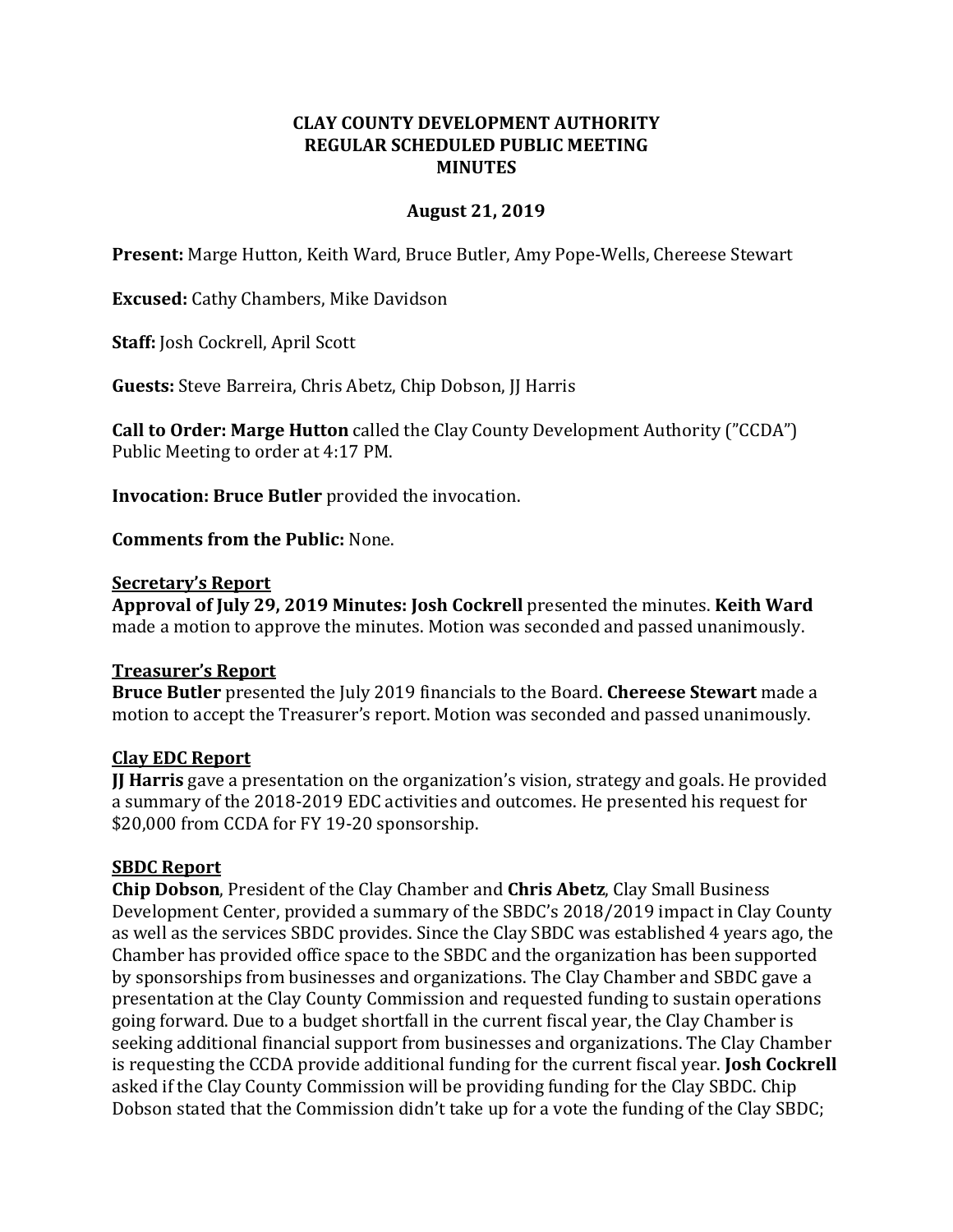however, it would be included in budgetary considerations for next year. Josh asked how the Clay SBDC will be supported next year if the Commission does not provide funding. Chip stated that the Clay SBDC may not continue forward. **Amy Pope-Wells** emphasized the heavy lift for the Chamber to seek financial support for the Chamber operations and Chamber Foundation, but also the Clay SBDC. Lifting the SBDC is a lot on the Chamber organization. Having an SBDC presence in Clay County is important; however, the Chamber must ensure that its core mission isn't lost. The Board discussed the need for greater collaboration among the economic development organizations. **Marge Hutton** asked Chip Dobson how much the Clay Chamber is asking the CCDA to fund the Clay SBDC. Chip stated that the request is for \$7,500 for the remainder of the current fiscal year. Amy stated that one of the conversations that we may need to have is regarding what the Clay County Commission decides to do regarding funding Clay SBDC. Marge made a motion to table the discussion on SBDC funding until the Board has learned of the Clay County Commission's decision on providing funding. Motion was seconded and was approved (4 yeas, 1 abstention due to conflict – Amy Pope-Wells).

### **Chair's Report**

**Board Member Recognition – Keith Ward** recognized **Marge Hutton** for her service on the CCDA Board. Marge recognized **Russell Buck** for his service on the Board though he wasn't in attendance today.

## **FY 19-20 Contracts & Agreements –**

**Clay EDC Sponsorship Request: Marge Hutton** entertained a motion to discuss the Clay EDC's sponsorship request. **Bruce Butler** made a motion. Motion was seconded. Discussion on previous year's funding of \$10,000 was stated. Bruce Butler recognized the increased activity the CCDA has seen from the EDC. The current request of \$20,000 is too great of an ask. **Keith Ward** agreed and stated that he could support an increase to \$15,000 though. Marge suggested an increase to \$12,500. **Amy Pope-Wells** suggested that the funding remain the same; however, provide an opportunity for it to increase depending on opportunities that CCDA has been given to expand its funding sources. **Josh Cockrell** stated that he has seen an increase in activity from EDC's promotion of CCDA and industrial revenue bonds. EDC reaches out to CCDA regularly regarding project opportunities. **Bruce Butler** made a motion for CCDA to fund Clay EDC at \$15,000. Motion was seconded and passed unanimously.

**Coleman & Associates, CPA: Marge Hutton** presented Coleman & Associates, CPA's contract renewal for FY 19-20. The contract has increased from \$400 per month to \$475 per month. **Keith Ward** made a motion to approve the contract renewal. Motion was seconded. There was discussion regarding the reason for the increase. **Josh Cockrell** stated that he was informed by Tim Coleman that the increase in the fee is due to the increase in their costs. The Board had further discussion regarding the costs of the services provided and whether there could be a savings if a different vendor was used. The Board determined that it wouldn't be best to put out an RFP at this time but there could be interest in the future. Motion was approved unanimously.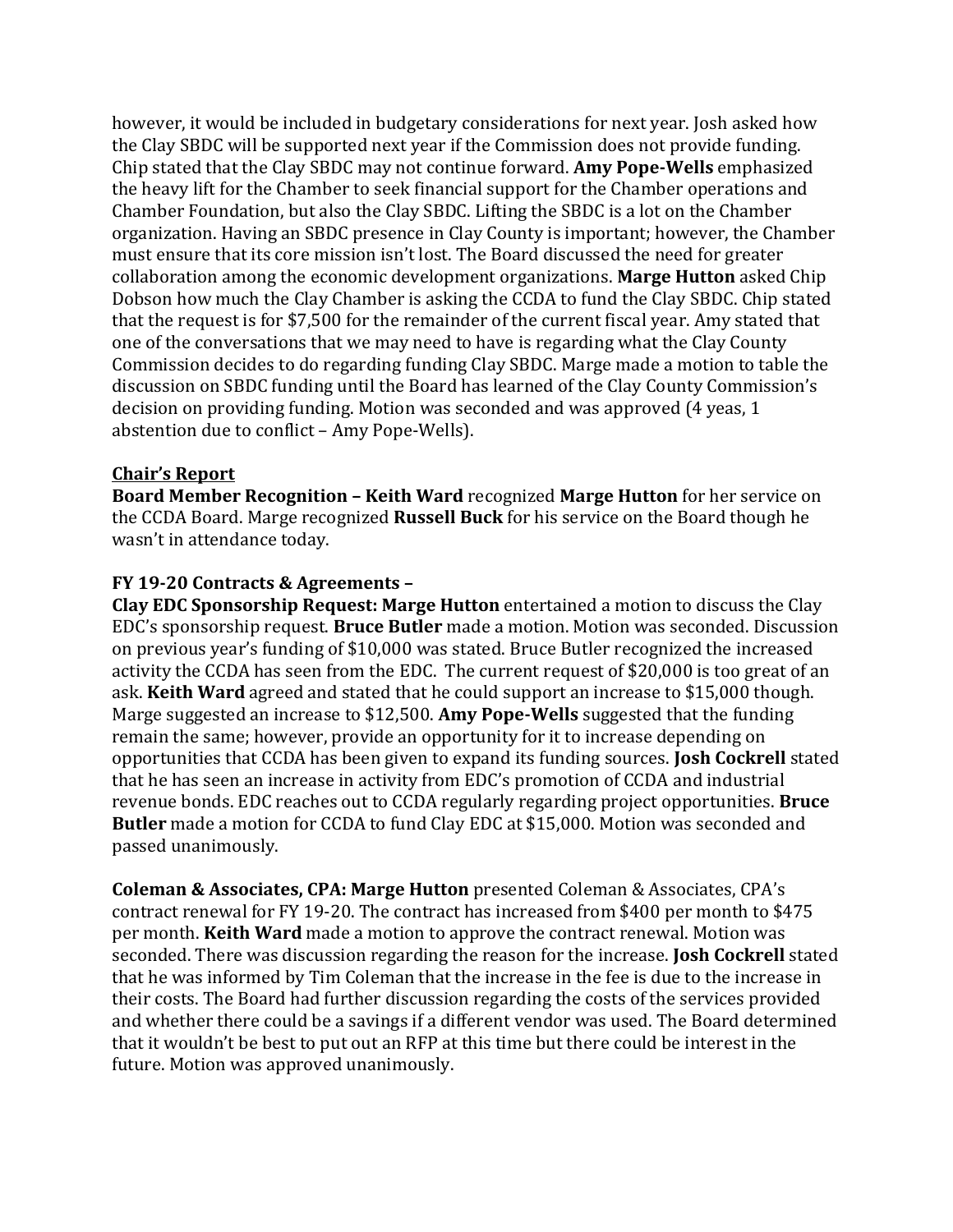**Tolson & Associates, PA: Marge Hutton** presented Tolson & Associates, PA contract renewal for FY 19-20. The contract has increased from \$1,000 per month to \$1,140 per month. **Josh Cockrell** stated that the contract hasn't increased during the past 3 years. He stated that April Scott has provided outstanding service to the organization. **Keith Ward** made a motion to approve the contract renewal. Motion was seconded and was approved unanimously.

# **Executive Director's Report**

**DIG/DTF Grants – Josh Cockrell** provided an update on the status of the grants. The CCDA has been awarded two new grants: \$500,000 for the purchase of buffer land and approximately \$367,000 for roadway resurfacing.

**DTF Grant RFP –** The Florida Defense Support Task Force has issued an RFP for grant funding in anticipation of the upcoming legislative session. **Josh Cockrell** has spoken to Camp Blanding and they are interested in CCDA using the funds to purchase additional buffer land around the base. Josh requested the Board approve a motion to allow him to submit an application in response to the RFP for \$500,000 to purchase buffer land. **Bruce**  Butler made a motion to approve the application submission. Motion was seconded and was approved unanimously.

**Comprehensive Banking Services – Josh Cockrell** provided an updated on the previously posted informal RFP for Comprehensive Banking Services. During the transition of the CCDA's leadership, timelines passed for banks to ask questions and respond to the informal RFP. Josh informed the Board that he will be reposting the informal RFP to allow banks time to ask questions and submit responses. Responses that were submitted prior will not be opened or considered. **Keith Ward** made a motion to have staff repost the informal RFP for Comprehensive Banking Services. Motion was seconded and was approved unanimously. Josh stated that once the response period has ended, he will review the responses and make a recommendation to the Board for approval.

# **Attorney's Report**

**April Scott** stated the recent transition identified an issue that the Board will need to address and plan accordingly if there is a transition in the executive director position in the future. She stated that Tolson & Associates will be hosting the CCDA files at their offices. April reminded the Board that they voted during the last meeting to issue an RFP for administrative services. She said the Board will need to discuss a timeline for issuing it; however, there are some issues currently regarding quorum and the new appointments to the Board.

# **Old Business/New Business/ Board Comments**

**PASS Loan Request – Josh Cockrell** informed the Board that he and **Keith Ward** met with the City of Green Cove Springs regarding the electrical infrastructure costs that PASS will need to pay the City. Keith provided a summary of the electrical costs. The City of Green Cove Springs will split the \$60,000 costs that PASS would be required to pay the City and have PASS repay the expense through the monthly electrical bill. PASS is requesting the CCDA finance approximately \$115,000 in electrical infrastructure. Josh provided a draft